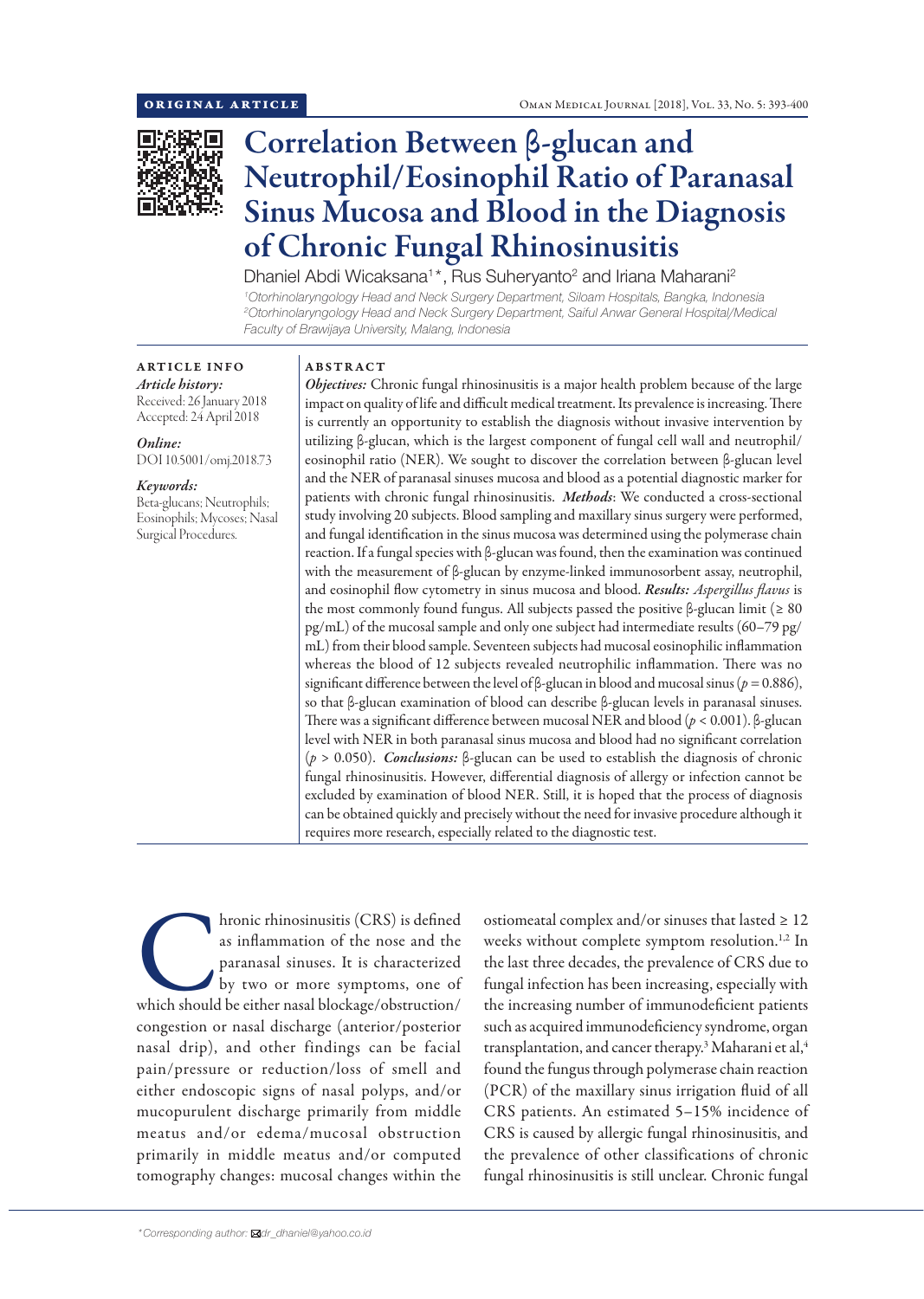rhinosinusitis is a health concern because it has major impacts on patients' quality of life, and more difficult medical treatment when compared to CRS due to other causes.<sup>2</sup>

Not all fungal species can be identified in cases of CRS. Several species are suspected to play a role in CRS such as *Alternaria, Aspergillus, Candida, Penicillium*, and others. The diversity of species associated with fungal infections in the human body is strongly influenced by geographical conditions, but *Candida* and *Aspergillus* are the common species found as pathogens and quite often cause fatality.<sup>3</sup> A study conducted by Maharani et al,<sup>4</sup> performed on 29 patients with CRS found *Aspergillus flavus* in 21 subjects and *Candida spp. (C. albicans* and *C. parapsilosis*) in 17 subjects. Both *Candida spp., Aspergillus spp*. and several other fungal species have β-glucan, a polymer of glucose or polysaccharide on the inside of the cell wall that play a role in leukocyte activation. Induction of immune responses through the activation of dectin-1 by recognizing β-glucan is an important foundation for the response of the adaptive immune system and will lead to the recruitment of large amounts of neutrophils to help eliminate fungi in tissue and will increase neutrophil/ eosinophil ratio (NER). However, this is not always the case, in circumstances where the fungus acts as an antigen there will be T-helper 2 (Th2) inflammatory activation leading to eosinophil cell recruitment (decreased NER).<sup>5-7</sup>

β-glucan levels of bronchoalveolar lavage (BAL) and blood serum are known to increase in 87.5% of patients with *Pneumocystis* pneumonia.5 This indicates the role of β-glucan as a diagnostic marker for fungal infection and is expected to reduce invasive procedure, especially when 38–86% of invasive fungal infections reveal negative microscopic and culture tests result, indicating the difficulty of diagnosis.7 Invasive fungal rhinosinusitis from *Aspergillus spp.* can be detected by utilizing the antigen of *Aspergillus galactomannan* and using the enzyme-linked immunosorbent assay (ELISA) technique, which has a sensitivity of 64% and a specificity of 60%.<sup>8</sup> If β-glucan is shown to be applicable as a diagnostic test, it will be advantageous since it covers more fungal species than the *Aspergillus galactomannan* antigen examination. Histopathologic examination of the number of dominant inflammatory cells (besides fungal morphology) is also needed to help guide the diagnosis. By knowing the dominant

inflammatory cell, it can give a rough idea of the underlying pathophysiology of a disease (whether it is allergy or infection).9 It is useful in helping doctors determine the appropriate treatment for the patient. However, so far, no literature supports this especially those that correlate β-glucan with NER.

β-glucan play roles in the host immune system, particularly as an immunomodulator with its specific receptor, dectin-1. However, due to the incomplete understanding about the pathophysiology of CRS and the lack of β-glucan-related or NER-related studies, especially the possibility of utilization as a marker of CRS, the investigators are interested in further investigation. This research could provide additional knowledge, facilitate the diagnosis and therapy of chronic fungal rhinosinusitis in the future, and provide basic data for further research.

## METHODS

We conducted observational analytic research using a cross-sectional approach to determine the correlation between β-glucan and the NER of paranasal sinus mucosa and blood in the diagnosis of chronic fungal rhinosinusitis in Saiful Anwar General Hospital, Malang. The study was approved by the Saiful Anwar General Hospital Ethical Committee and written informed consent was obtained from all patients. Patients did not receive any stipend from the researcher, but all examination fees are borne by the researcher. The research was done between September 2016 and September 2017. Based on the calculation, there are 20 samples. We used the consecutive sampling technique.

Patients with chronic maxillary rhinosinusitis with or without nasal polyps aged  $\geq 18$  years old during the study, underwent maxillary sinus surgery and had positive PCR results for fungi with β-glucan were included in the study. Patients were excluded if they received antifungal (systemic or topical) treatment for≥ 4 weeks, or systemic corticosteroids for  $\geq$  7 days with equivalent doses of 40 mg/day methylprednisolone or topical corticosteroid for ≥ 1 month with equivalent dose of fluticasone propionate 400 µg/day.

As part of a blood test before undergoing maxillary sinus surgery, 5 mL of blood was taken for β-glucan ELISA and neutrophil and eosinophil flow cytometry and stored in two vacutainer tubes with EDTA. The patient then underwent surgery

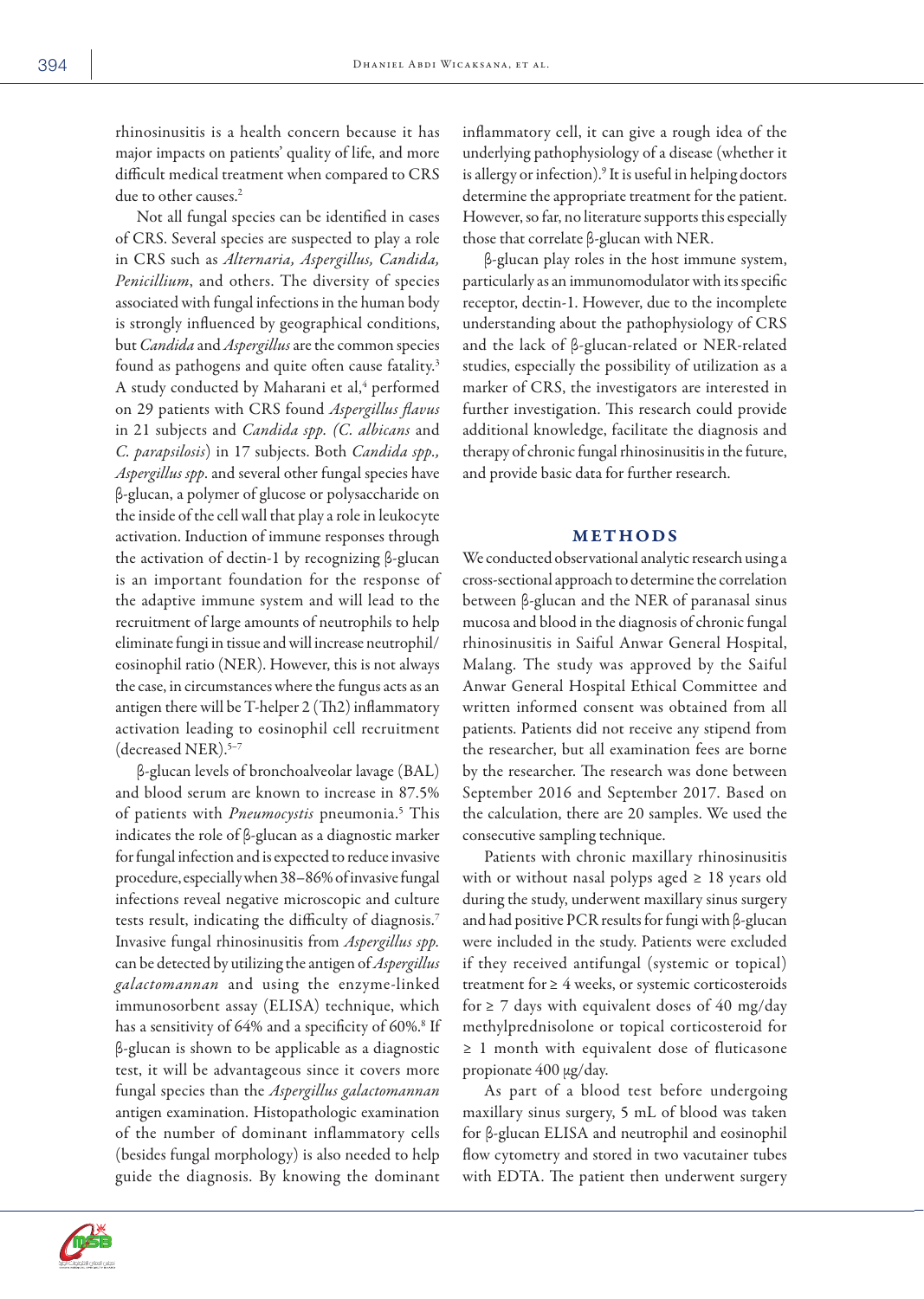with anterior antrostomy (canine fossa puncture or Caldwell Luc procedure) with general or local anesthesia conducted by the rhinology division of the Otorhinolaryngology Head and Neck Surgery Department at Saiful Anwar General Hospital. A specimen of maxillary sinus mucosa was collected in a sterile container, and during transport, the specimen was stored in a cooling box for PCR, β-glucan ELISA, and neutrophil and eosinophil flow cytometry.

Patients were included if PCR examination revealed fungi with β-glucan, including *Aspergillus flavus, Aspergillus fumigatus, Candida albicans, Candida parapsilosis*, and *Cryptococcus neoformans*. PCR examination used the Jena Bioscience® DNA Preparation Kit, Intron Maxime® PCR Premix (master mix), DNA marker, and IDT<sup>®</sup> DNA primer. PCR, ELISA, and flow cytometry examination were performed. Patients who did not meet the inclusion criteria were excluded from the analysis and were still treated according to the applicable clinical practice guidelines.

The ELISA examination used the Finetest® Human β-glucan ELISA Kit. Levels of β-glucan serum blood and paranasal sinus mucosa examinations < 60 pg/mL were considered negative, intermediate at 60–79 pg/mL, and positive if  $\geq 80$  pg/mL. The flow cytometry examination used BioLegend® Neutrophil and Eosinophil Kit Flow Cytometry. Levels of eosinophil (blood) were normal when 3–9% of total cells and for paranasal sinus mucosa is 0.3–0.7% of total cells. Levels of neutrophil in blood were normal in the range of 55.8–59.6%, and 1.1– 1.7% of total cells for paranasal sinus mucosa. The NER was calculated using the following formula:

$$
Ratio = \frac{Neutrophil}{Eosonophil}
$$

The NER threshold value in paranasal sinus mucosa is 2.8, while for blood is 9.6. NER above the limit indicate the presence of neutrophilic inflammation and NER below the limit indicates eosinophilic inflammation.

All data obtained was processed using SPSS Statistics (IBM Corp. Released 2011. IBM SPSS Statistics for Windows, Version 20.0. Armonk, NY: IBM Corp). The suitability between elevated β-glucan levels of sinus mucosa with blood serum and NER of sinus mucosa with blood serum were analyzed by paired *t*-test/Wilcoxon (alternative).



Figure 1: One study subject with fungal ball (polymerase chain reaction and culture test positive for *Aspergillus fumigatus*).

The correlation between β-glucan and NER of sinus mucosa and blood were analyzed using the Pearson/ Spearman test (alternative). A statistically significant decrease was considered if *p* < 0.050.

### RESULTS

In the period of study, 24 patients with chronic maxillary rhinosinusitis with or without nasal polyp underwent maxillary sinus surgery. After PCR examination, 20 patients with chronic maxillary fungal rhinosinusitis fulfilled the inclusion and exclusion criteria. Only a few samples in this study showed specific characteristics of fungal infection in paranasal sinuses such as a fungal ball [Figure 1]. The diagnosis of fungal rhinosinusitis cannot be establish by the clinical characteristic alone but need additional culture or pathological examination. From five identified species, *Aspergillus flavus* was the most common species found in this study (n = 14), followed by *Aspergillus fumigatus* (n = 13), *Candida albicans* (n = 10), *Cryptococcus neoformans*  $(n = 3)$ , and *Candida parapsilosis*  $(n = 2)$ .

β-glucan as a wall component of several fungal species can be utilized in the diagnosis of chronic fungal rhinosinusitis. In this research, the mean maxillary sinus mucosa β-glucan level was  $944.8 \pm 981.8$  pg/mL, whereas in blood this was 909.6±487.3 pg/mL [Table 1]. Paired *t*-tests were performed to determine the suitability between mucosa and blood β-glucan. There was no significant difference between β-glucan mucosal level and blood (*p =* 0.886), indicating that blood β-glucan level can represent the β-glucan level in the paranasal sinus mucosa. A patient who meets the CRS criteria with positive blood β-glucan can be considered as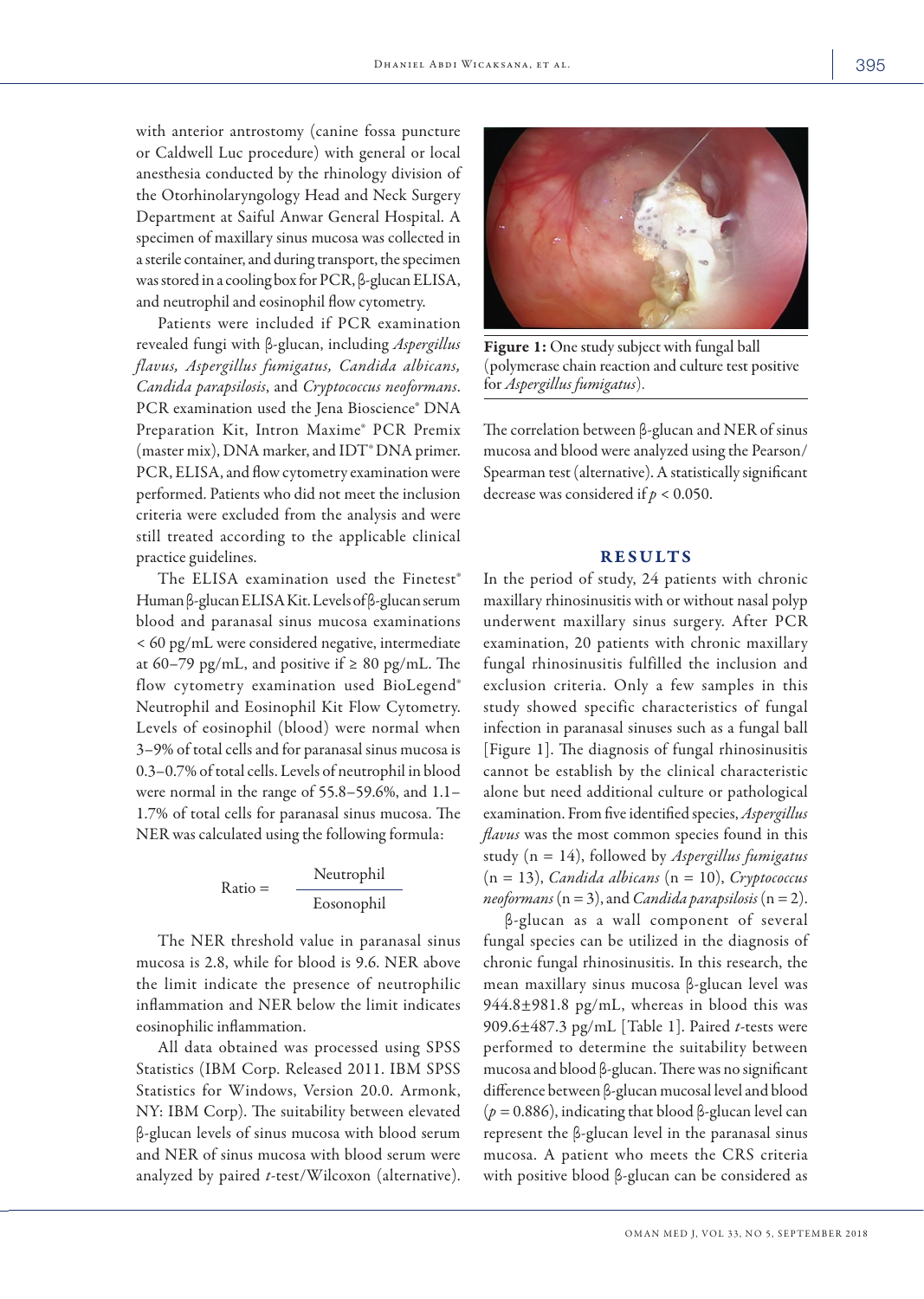| $\beta$ -glucan levels | $\mathbf n$ | Mean $\pm$ SD     | Median (Min-Max)  | <b>Normality test</b> |                          | <i>p</i> -value |  |  |  |
|------------------------|-------------|-------------------|-------------------|-----------------------|--------------------------|-----------------|--|--|--|
|                        |             |                   |                   |                       | $\mathbf{v}^*$           |                 |  |  |  |
| Mucosa, pg/mL          | 20          | $944.8 \pm 981.8$ | $622.0(179-4551)$ | ${}< 0.001$           | 0.735                    | 0.886           |  |  |  |
| Blood, pg/mL           | 20          | $909.6 + 487.3$   | $871.5(77-1654)$  | 0.153                 | $\overline{\phantom{a}}$ |                 |  |  |  |
|                        |             |                   |                   |                       |                          |                 |  |  |  |

Table 1: The levels and suitability of β-glucan maxillary sinus mucosa and blood serum.

*\*after data transformation; SD: standard deviation*

| $\mathbf n$ | Mean $\pm$ SD   | Median (Min-Max) | Normality test |                    | <i>p</i> -value |
|-------------|-----------------|------------------|----------------|--------------------|-----------------|
|             |                 |                  |                | $\boldsymbol{v}^*$ |                 |
| 20          | $2.0 \pm 2.4$   | $1.3(0.2-9.1)$   | ${}< 0.001$    | 0.153              |                 |
| 20          | $14.9 \pm 10.6$ | $12.5(2.9-51.8)$ | ${}< 0.001$    | 0.965              | ${}< 0.001$     |
|             |                 |                  |                |                    |                 |

*\*after data transformation; SD: standard deviation.*

having chronic fungal rhinosinusitis, although future research is needed. Based on the positive β-glucan positive limit, all subjects crossed the threshold for mucosal specimens, and only one subject with blood-β-glucan levels corresponded to the intermediate limit.

The end-product of dectin-1 stimulation by β-glucan is neutrophil cell recruitment. Flow cytometry was done against blood specimens and maxillary sinus mucosa. The mean neutrophil count  $(\%)$  in mucosa was 4.3 $\pm$ 2.4%, and eosinophil count  $(\%)$  was 4.0 $\pm$ 2.9%. The mean neutrophil count in blood was 50.9±11.8%, and eosinophil count was 4.4±2.0%. Based on these data we then performed calculations to determine the NER and establish the dominant inflammatory response. The most common inflammatory response in the maxillary sinus mucosa was eosinophilic inflammation ( $n = 17$ ) whereas in blood it was neutrophilic inflammation (n = 12). Paired *t*-tests were performed to determine the suitability between mucosa and blood NER. There was a significant difference between mucosal NER with blood (*p* < 0.001) indicating that the

Table 3: Correlation between β-glucan and neutrophil/eosinophil ratio (NER) of paranasal sinus mucosa and blood.

| <b>Pearson correlation</b>           | <i>p</i> -value | r        |
|--------------------------------------|-----------------|----------|
| Mucosal ß-glucan with<br>mucosal NER | 0.618           | $-0.119$ |
| Blood β-glucan with<br>blood NER     | 0.437           | 0.184    |

inflammatory response of blood did not represent the inflammatory response in paranasal sinus mucosa [Table 2]. Based on the results of Pearson correlation test, β-glucan level with NER in both maxillary sinus mucosa and blood had no significant correlation (*p* > 0.050), meaning that elevation of β-glucan did not cause NER changes [Table 3].

#### DISCUSSION

CRS is a high prevalence disease. There are several guidelines to help establish the diagnosis, one of which is European Position Paper on Rhinosinusitis and Nasal Polyps. These guidelines combine subjective complaints with clinical findings from both physical and laboratory examination.<sup>1,2</sup> If patients with CRS there treated according to the algorithm showed no improvement, it should be suspected that the cause is a fungal infection but an invasive procedure is required to prove the diagnosis. Other alternative examinations are often insensitive or expensive. A simpler examination, such as IgE Aspergillus, is still difficult to apply in Indonesia and some regions in the world due to the lack of facilities. It is therefore necessary to have a new modality that is cheaper and easier to perform but minimally invasive, especially with the increasing incidence of fungal infections (including fungal rhinosinusitis) in the last three decades.<sup>1,5</sup>

Fungal spores are small and easily carried by the wind, therefore, it can be found anywhere and inhaled by humans resulting in colonization of the nasal and paranasal sinuses mucosa. Not all fungal species

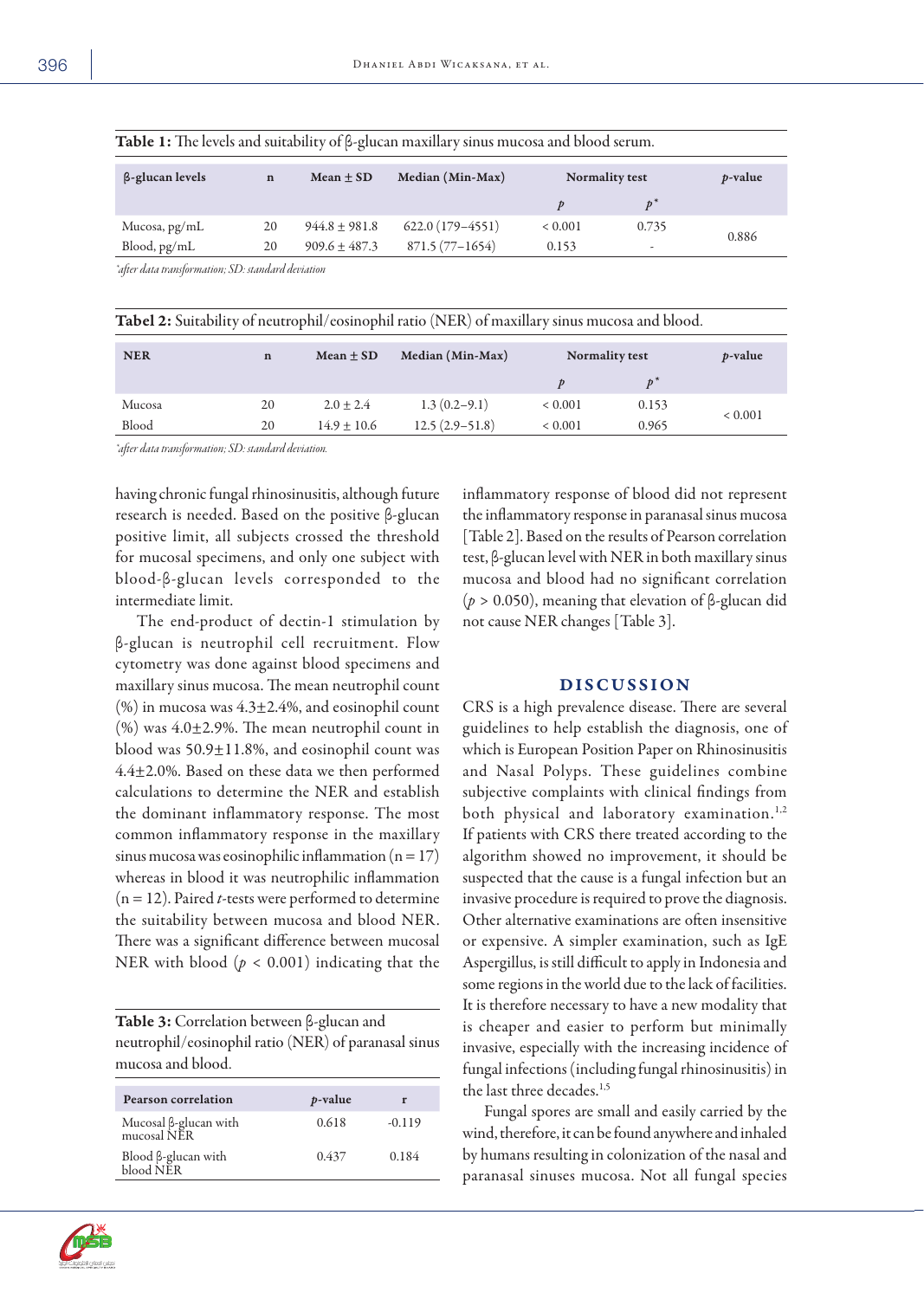

Figure 2: Comparison of β-glucan on the glucose chain: (a) fungal β-glucan, (b) crop β-glucan.

cause CRS because the fungus is opportunistic. Some species that cause abnormalities in humans have cell walls composed by β-glucan. The most widely reported species were *Aspergillus fumigatus, Aspergillus flavus,* and *Candida albicans*. 7,10 In this study, *Aspergillus flavus* was the most common species, found in 70.0% of subjects. The differences of most common species found between this study and the literature (mostly from India) can be caused by different geographical factors, humidity, and climate. Indonesia has a tropical climate with high humidity, when compared to India, which has a tropical and subtropical climate with low humidity. In this study, direct sampling of the maxillary sinus was obtained through anterior antrostomy to avoid contamination of the nasal cavity, and the sample was stored in a sterile container. Fungal identification is an important but difficult process because of the limitations of available examination. Although expensive and difficult to do, PCR has the highest sensitivity and specificity compared to other tests used to identify fungi.<sup>11,12</sup>

Together with chitin, β-glucan provides strength and a framework for some fungal species and constitutes 60.0% of the fungal cell wall components, comprising 40.0% β-1,3-glucan and 20.0% β-1,6 glucan. Glucan is located at position 1,3 and 1,6 on the glucose chain and can distinguish glucan belonging to fungi with the property of wheat or similar crops, where β-glucan can be found in 1,3 and 1,4 [Figure 2]. In this research, we used a specific fungal β-glucan reagent with 1,3 and 1,6 glucose branch to prevent the influence of other substances that may raise blood β-glucan level and confused the results. β-glucan is a target for the immune response, but it does not always appear in all parts of the fungus. β-glucan will be expressed primarily on conidia (an infected asexual fungal spore), and before it is expressed, β-glucan will hide on the deep fungal cell wall and be difficult to recognize by the host immune system. In this study, there was no significant difference between β-glucan mean values on paranasal sinus mucosa and blood serum. This suggests that β-glucan may be used as a marker of fungal infection in the paranasal sinus mucosa, but further research is needed for diagnostic testing by comparing outcomes with healthy people or those with CRS due to other causes.<sup>5,6,13,14</sup>

To date, there have been no other studies related to levels of β-glucan on the paranasal sinus mucosa. A similar study obtained β-glucan levels from BAL and blood samples of *Pneumocystis* pneumonia patients with a median value of 500 pg/mL (BAL) and  $406$  pg/mL (blood).<sup>5</sup> The results were higher than in the control group, which obtained a median value of 50 pg/mL (BAL) and 42 pg/mL (blood). All subjects passed the positive β-glucan threshold, except for one who had an intermediate value on blood specimens. These values have now been used by the United States Food and Drug Agency as the limit value for the diagnosis of fungal infections. It is also currently being investigated for the possibility of evaluating β-glucan levels for decision making to give antifungal treatment in suspected cases of fungemia with unknown location of infection.15–18

Stimulation of the immune system by β-glucan has occurred since the introduction of β-glucan by dectin-1, which is a specific β-glucan receptor. The presence of fungi in the paranasal sinus mucosa can damage the unity of mechanical barriers with the release of proteolytic enzymes. The body will try to eliminate pathogens by deploying various immune system effectors to the site of infection. The response of the human immune system to eliminate β-glucan is by enzyme production, is a nonspecific process, although the β-glucan introduction process involves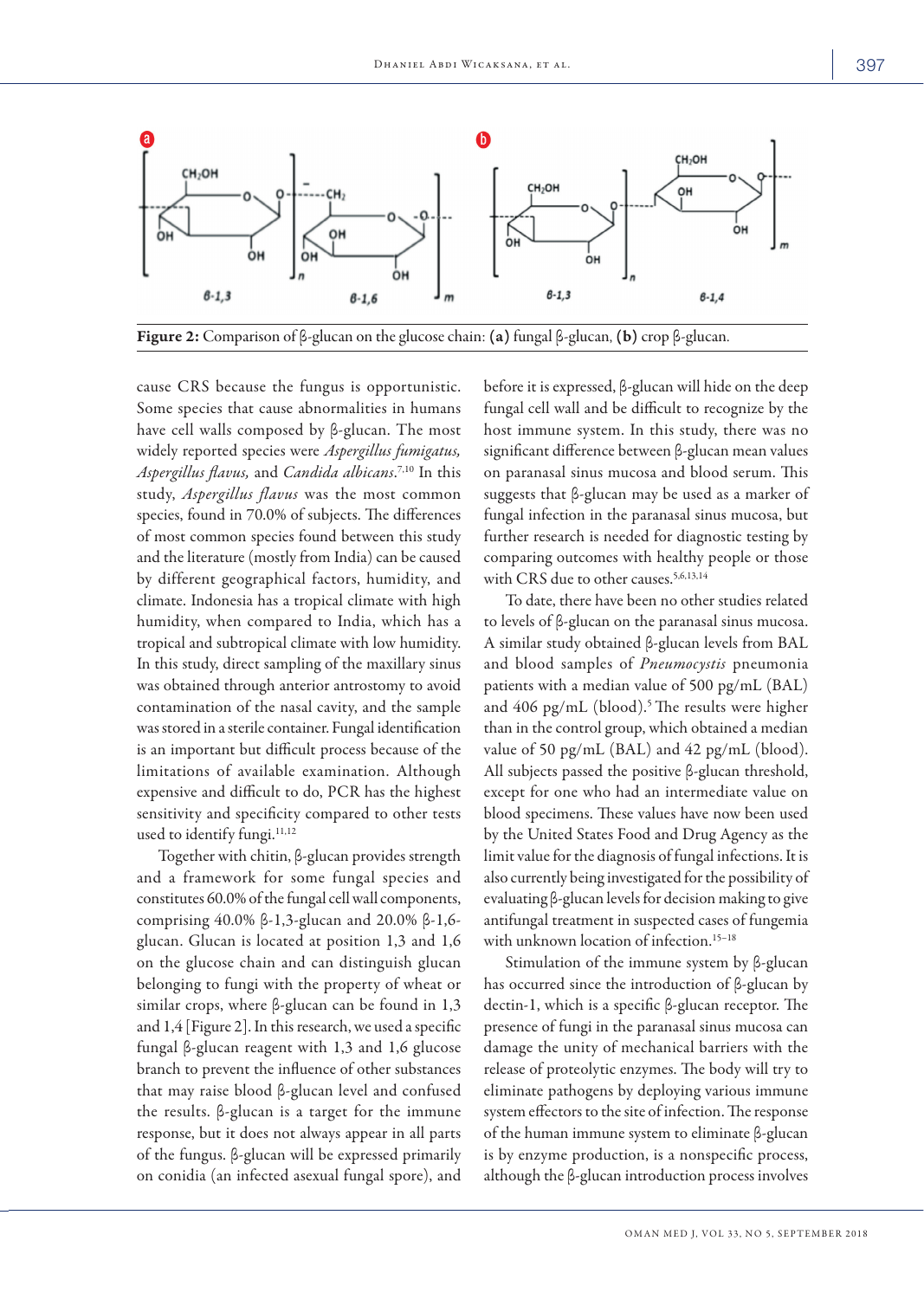a specific receptor. The human body's attempt to exclude β-glucan is by the oxidative degradation process of active oxygen and nitric ions produced by macrophage or leukocyte cells, but the details of the process are still not fully understood. The process runs slowly and is considered ineffective in removing the fungus, which causes the fungus component to be identified within the body for long periods of time. Monitoring β-glucan levels can be used to assess the efficacy of fungal infection therapy with regular monitoring. If antifungal treatment is successful, there should be a decrease in β-glucan levels. In addition, although β-glucan is the largest component of fungal cell walls, its inner location is sometimes unrecognizable by the host immune system. These conditions allow the fungus to colonize and penetrate the vascular endothelium where it is carried away by the systemic bloodstream without activating the immune system. In these circumstances, the fungi component including β-glucan can be found in the blood circulation, and it can be used as a marker of fungal infections, especially invasive fungal infections.<sup>3,19-21</sup>

The use of β-glucan as a marker of fungal infections has been presented in some literature, but the study has not been done for cases of fungal rhinosinusitis. Pazos et al,<sup>22</sup> obtained a sensitivity of 88%, specificity of 90%, positive predictive value of 70%, and negative predictive value of 96% for β-glucan as a marker of fungal infection. A similar study using galactomannan antigen as a marker of fungal infections with ELISA examination found a sensitivity of 64% and a specificity of 60%.8 The weakness of the galactomannan ELISA examination is that it can only detect infections caused by *Aspergillus spp.* when compared with β-glucan, which covers more fungal species. Ongoing research using the combination of β-glucan examination with galactomannan is expected to provide better diagnostic capability covering more fungal species. Both examinations are also being developed to assess the success of antifungal treatment by evaluating β-glucan levels at the start and during the course of treatment.<sup>18,21,23</sup>

Exposure of the fungus to the paranasal sinus mucosa will further stimulate the host immune system causing T-cell polarization. When dectin-1 is activated, there will be naive T-cell polarization to Th1 or Th17, while if the fungus infiltrates the host body as an antigen, then naive T-cells will

differentiate to Th2 cells.1 No research has been done to evaluate the prevalence of dominant inflammatory cells in people with fungal rhinosinusitis, especially in Indonesia, but allergic fungal rhinosinusitis as the most common form of fungal rhinosinusitis has a dominance of eosinophil cells.<sup>2,24</sup> Differences in stimulants may cause different inflammatory responses even if they are caused by the same pathogens, in which case the fungus may stimulate the immune system as microorganisms or, as in this study, the fungus tends to act as an antigen. In this study, there was a significant difference between NER on paranasal sinus mucosa and blood. This suggests that NER cannot be used as a supporting marker for β-glucan in the diagnosis of fungal infection, especially because there is no correlation between β-glucan and NER.

The difference in the type of inflammation between mucosa (eosinophilic) and blood (neutrophilic) may be due to the process of in situ hematopoiesis in which inflammatory progenitor cells differentiate (or become active) once they infiltrate the site of infection. Assessment of inflammation that occurs should not only focus on effector cells, but also proinflammatory cytokines because although there is no correlation between paranasal sinus mucosa inflammatory cells and blood cytokines involved such as interleukin (IL)-5 or gamma interferon (IFN-g), which can increase both in tissue and in blood, still need to be evaluated.<sup>25,26</sup>

Neutrophils are the largest leukocyte component in the human body and are the first line of defense against fungi. The inflammatory responses in the case of fungal rhinosinusitis are initiated by the interaction between pathogens and the immune system, either by antigen presenting cells or neutrophils. The introduction of these pathogens will then stimulate the production of proinflammatory cytokines and cause T-cell differentiation to Th1/Th17 or Th2. With the activation of dectin-1, there will be an increase in inflammatory cell recruitment, which can be seen with an increase in the number of neutrophils (and an increase of the NER) and the amount of dectin-1 expressed on the surface of neutrophil cells at the site of infection. In this condition, the physician may need to consider antifungal treatment as an adjuvant of surgical treatment. The decrease of circulatory neutrophil cells can be attributed to inadequate production due to insufficient stimulants to stimulate the production of neutrophils.<sup>27-30</sup>

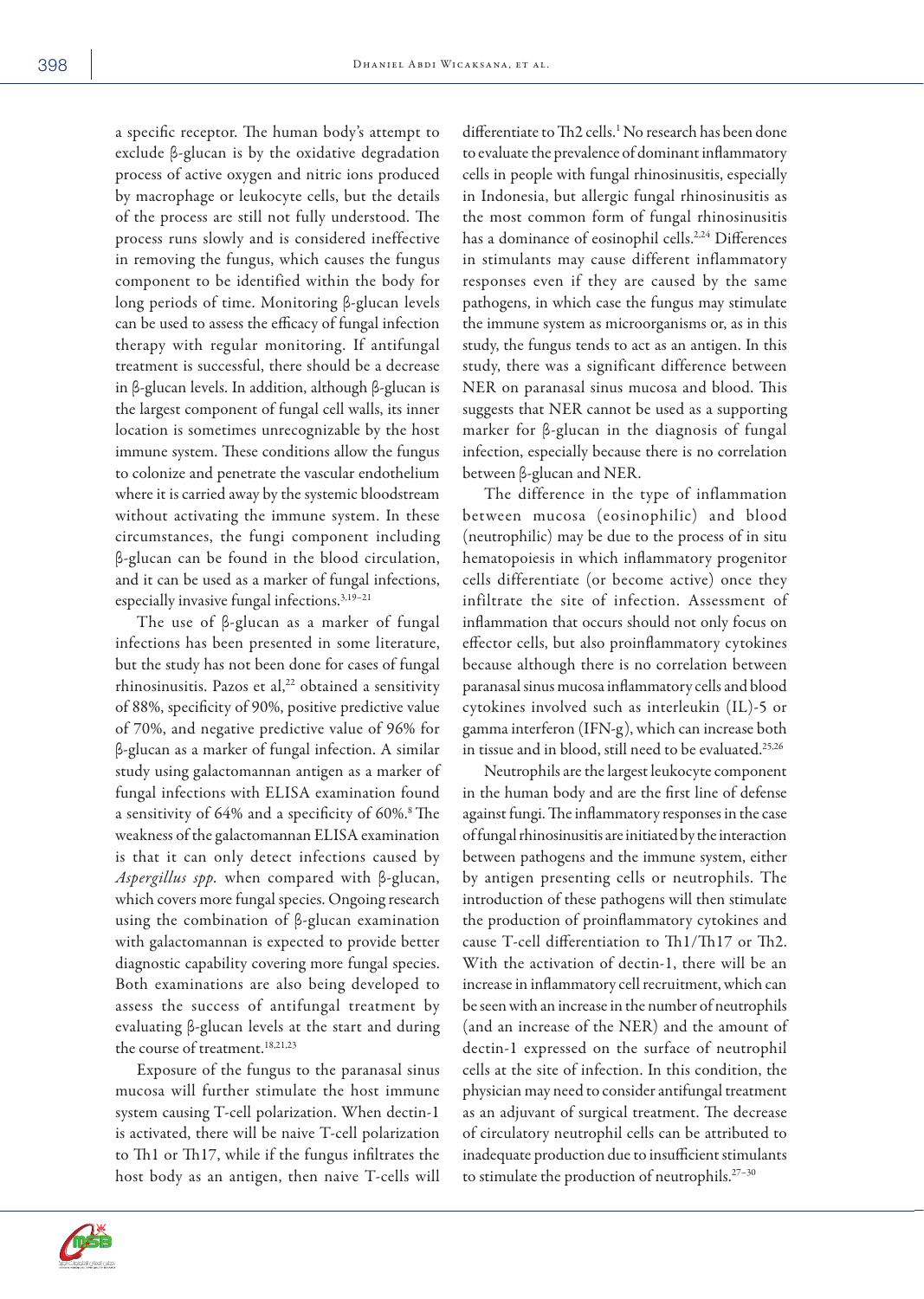Many studies, including this study, indicate that fungal infections are more related to eosinophilic inflammation, especially in cases of fungal rhinosinusitis with nasal polyps. Th2 cytokines such as IL-5, IL-13, and regulated on activation normal T-cell expressed and secreted (RANTES) stimulate the production, survival, and recruitment of eosinophils to the site of inflammation. The white blood cell component is produced in the bone marrow and circulates in the blood with the stimulation of proinflammatory cytokines, which are recruited to the site of inflammation. The inflammatory response is a systemic inflammatory reaction that works locally and is characterized by an increase in the number of effector cells in tissue that are not always accompanied by an increase in effector cells in the blood circulation, especially in chronic conditions. This can be seen by evaluating eosinophil cationic proteins, an eosinophil activity marker that increases in the tissues, but not in the blood.25,28,31–33

β-glucan is the largest constituent of the cell wall of the fungus, but it does not mean the human immune system can easily recognize it. β-glucan fungi consist of two chains, namely 1,3 and 1,6. The 1,3 chain has a greater proportion than 1,6, but the 1,6 chain bond is stronger and effective in stimulating neutrophils to induce phagocytosis and reactive oxygen species production.<sup>33</sup> However, neutrophil stimulation would not occur if it did not activate dectin-1. The role of dectin-1 as a bridge in the protective immune system against fungal infection is further emphasized in this study, where the presence of β-glucan in large quantities alone is not sufficient without the introduction of dectin-1 to cause adequate neutrophil recruitment.<sup>6,34</sup> There are several mechanisms for the fungus to escape the immune system, including shielding of proinflammatory pathogen-associated molecular patterns, modulation of the inflammatory response (as opposed to protection response), releasing the bait to outwit the immune system, avoid phagocytosis response, persistent confrontation, and avoiding the complement system.<sup>19,35,36</sup>

Previous studies have not specifically shown a correlation between β-glucan levels and changes in the NER, but focus on the response of one effector cell, so there is no comparative data between the results of this study and other studies. Several fungal species, including *Aspergillus spp.* and *Candida spp.* stimulate the production of IL-5, IL-13, and RANTES, which are Th2 cytokines. In these circumstances, the fungus acts as an antigen and carries superoxide dismutase that creates an environment rich in Th2 cytokines. This study shows that changes in the NER toward neutrophil dominance requires not only β-glucan in large quantities, but its effects in stimulating dectin-1.37 Unfortunately, our study results indicate a diagnosis of fungal infections acquired with β-glucan as a marker, cannot be sharpened by knowing the underlying pathophysiology, whether infection or allergies, because there is no correlation between blood and mucosal NER. Diagnosis can only be achieved by blood tests, and still need an invasive procedure to determine appropriate treatment. It is known that rhinosinusitis can be caused by fungal infection requiring surgery without waiting for maximum medical treatment, but adjuvant steroid or antifungal treatment must await surgical findings.

## CONCLUSION

The presence of β-glucan in the blood can be used as a marker of chronic fungal rhinosinusitis by keeping in mind the presence of symptoms and physical finding that match with diagnosis criteria of CRS. However, differential diagnosis of allergies and infections cannot be excluded by examination of blood NER. Still, it is hoped that with this research the process of diagnosing chronic fungal rhinosinusitis can be obtained quickly and precisely without the need for an invasive procedure so that appropriate treatment can be immediately provided. Further research is needed for diagnostic test and proof of β-glucan linkage with the pathophysiology of fungal rhinosinusitis.

#### *Disclosure*

The authors declared no conflict of interest. This research received funding from a Saiful Anwar General Hospital research grant (grant no. 070/270/1.20/302/2017), which was used for the procurement of all reagents and funds that were personally provided by the author.

#### *Acknowledgements*

We would like to thank Umi Salamah from Physiology Laboratory Medical Faculty of Brawijaya University who assisted us in processing all specimens and Nanik Setijowati, M.D. from Public Health Department Medical Faculty of Brawijaya University who helped in statistical analysis.

#### references

1. Fokkens WJ, Lund VJ, Mullol J, Bachert C, Alobid I, Baroody F, et al. European position paper on rhinosinusitis